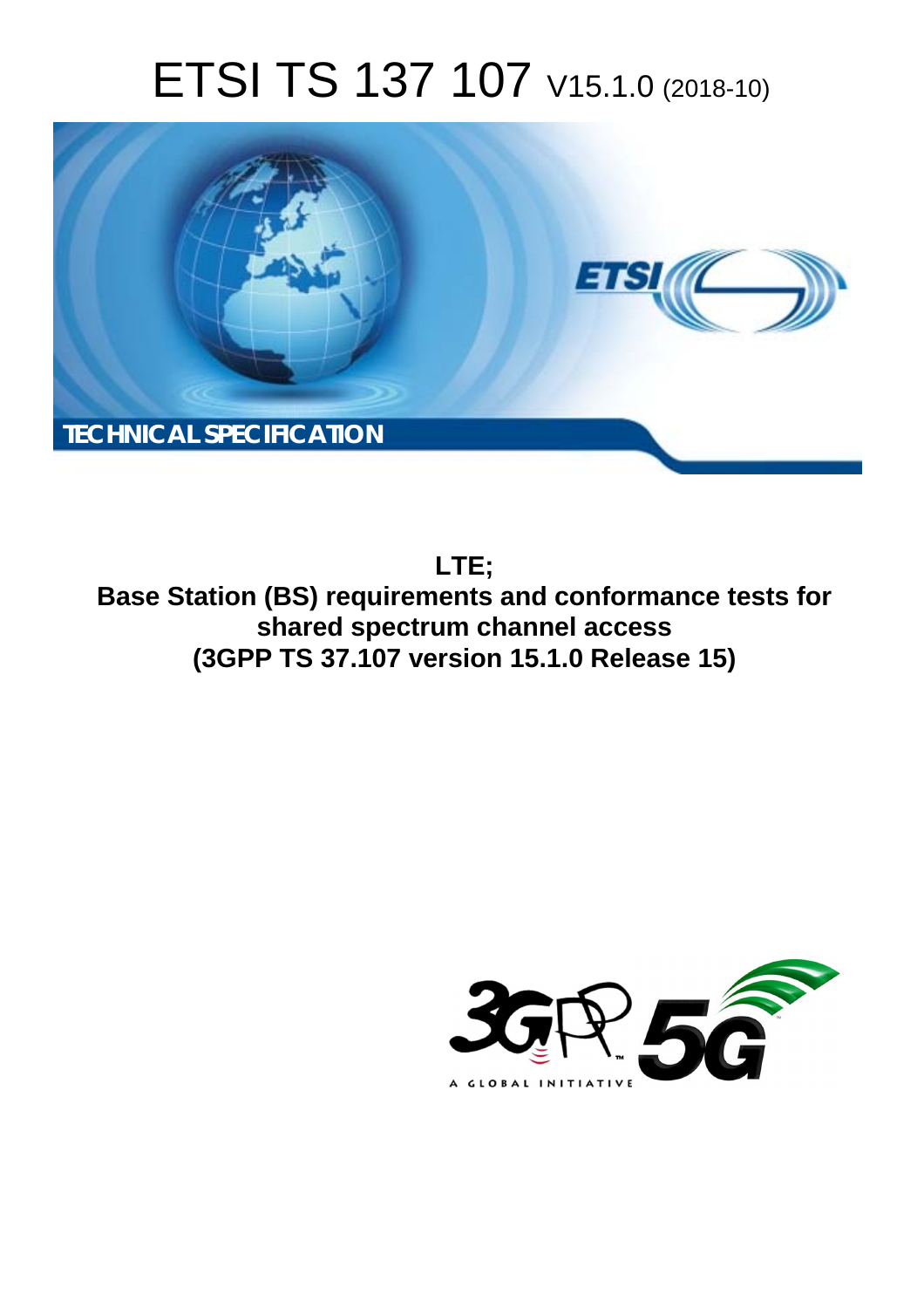Reference

RTS/TSGR-0437107vf10

Keywords

LTE

### *ETSI*

#### 650 Route des Lucioles F-06921 Sophia Antipolis Cedex - FRANCE

Tel.: +33 4 92 94 42 00 Fax: +33 4 93 65 47 16

Siret N° 348 623 562 00017 - NAF 742 C Association à but non lucratif enregistrée à la Sous-Préfecture de Grasse (06) N° 7803/88

#### *Important notice*

The present document can be downloaded from: <http://www.etsi.org/standards-search>

The present document may be made available in electronic versions and/or in print. The content of any electronic and/or print versions of the present document shall not be modified without the prior written authorization of ETSI. In case of any existing or perceived difference in contents between such versions and/or in print, the only prevailing document is the print of the Portable Document Format (PDF) version kept on a specific network drive within ETSI Secretariat.

Users of the present document should be aware that the document may be subject to revision or change of status. Information on the current status of this and other ETSI documents is available at <https://portal.etsi.org/TB/ETSIDeliverableStatus.aspx>

If you find errors in the present document, please send your comment to one of the following services: <https://portal.etsi.org/People/CommiteeSupportStaff.aspx>

#### *Copyright Notification*

No part may be reproduced or utilized in any form or by any means, electronic or mechanical, including photocopying and microfilm except as authorized by written permission of ETSI. The content of the PDF version shall not be modified without the written authorization of ETSI. The copyright and the foregoing restriction extend to reproduction in all media.

> © ETSI 2018. All rights reserved.

**DECT**TM, **PLUGTESTS**TM, **UMTS**TM and the ETSI logo are trademarks of ETSI registered for the benefit of its Members. **3GPP**TM and **LTE**TM are trademarks of ETSI registered for the benefit of its Members and of the 3GPP Organizational Partners. **oneM2M** logo is protected for the benefit of its Members.

**GSM**® and the GSM logo are trademarks registered and owned by the GSM Association.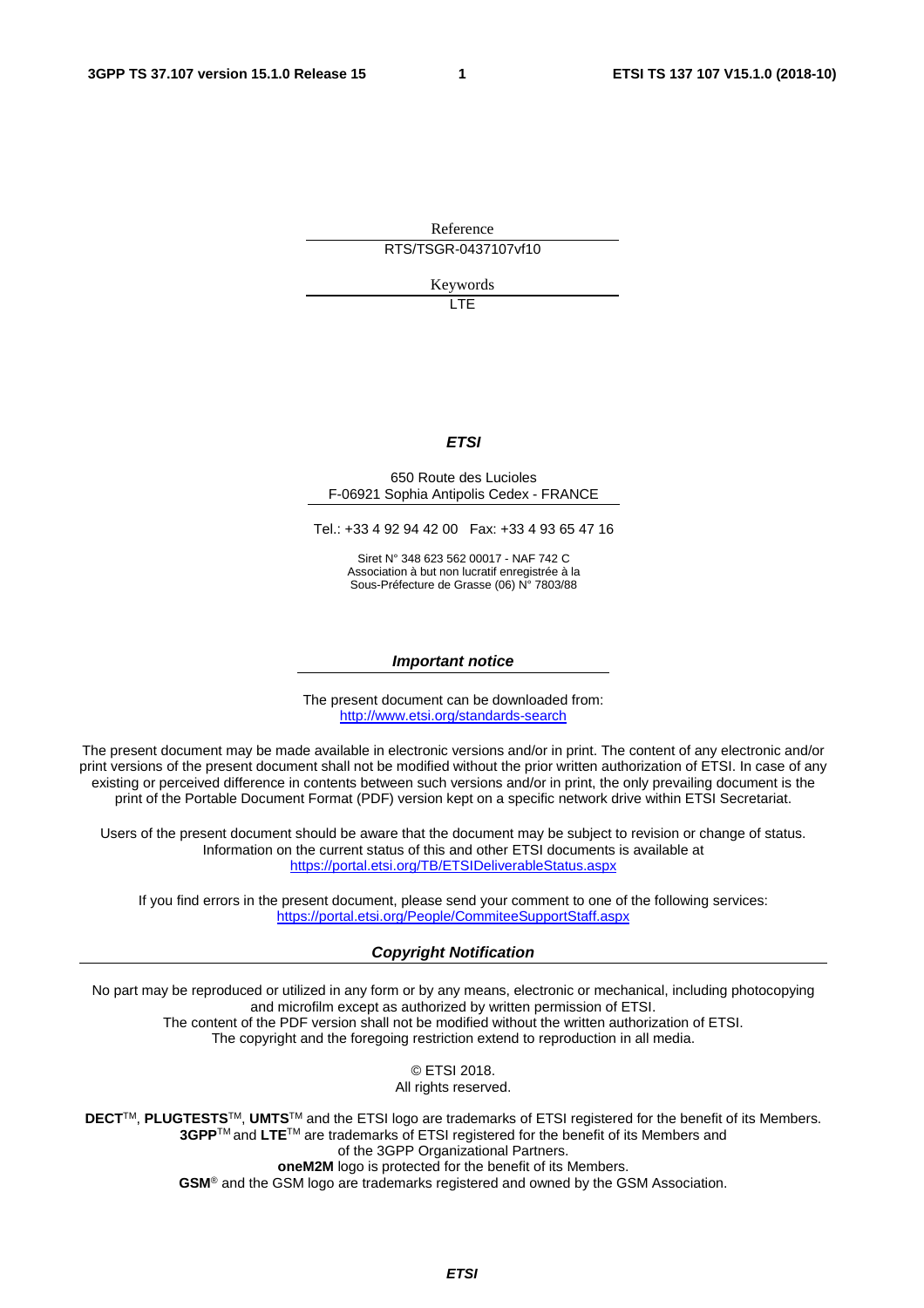# Intellectual Property Rights

#### Essential patents

IPRs essential or potentially essential to normative deliverables may have been declared to ETSI. The information pertaining to these essential IPRs, if any, is publicly available for **ETSI members and non-members**, and can be found in ETSI SR 000 314: *"Intellectual Property Rights (IPRs); Essential, or potentially Essential, IPRs notified to ETSI in respect of ETSI standards"*, which is available from the ETSI Secretariat. Latest updates are available on the ETSI Web server ([https://ipr.etsi.org/\)](https://ipr.etsi.org/).

Pursuant to the ETSI IPR Policy, no investigation, including IPR searches, has been carried out by ETSI. No guarantee can be given as to the existence of other IPRs not referenced in ETSI SR 000 314 (or the updates on the ETSI Web server) which are, or may be, or may become, essential to the present document.

#### **Trademarks**

The present document may include trademarks and/or tradenames which are asserted and/or registered by their owners. ETSI claims no ownership of these except for any which are indicated as being the property of ETSI, and conveys no right to use or reproduce any trademark and/or tradename. Mention of those trademarks in the present document does not constitute an endorsement by ETSI of products, services or organizations associated with those trademarks.

# Foreword

This Technical Specification (TS) has been produced by ETSI 3rd Generation Partnership Project (3GPP).

The present document may refer to technical specifications or reports using their 3GPP identities, UMTS identities or GSM identities. These should be interpreted as being references to the corresponding ETSI deliverables.

The cross reference between GSM, UMTS, 3GPP and ETSI identities can be found under [http://webapp.etsi.org/key/queryform.asp.](http://webapp.etsi.org/key/queryform.asp)

# Modal verbs terminology

In the present document "**shall**", "**shall not**", "**should**", "**should not**", "**may**", "**need not**", "**will**", "**will not**", "**can**" and "**cannot**" are to be interpreted as described in clause 3.2 of the [ETSI Drafting Rules](https://portal.etsi.org/Services/editHelp!/Howtostart/ETSIDraftingRules.aspx) (Verbal forms for the expression of provisions).

"**must**" and "**must not**" are **NOT** allowed in ETSI deliverables except when used in direct citation.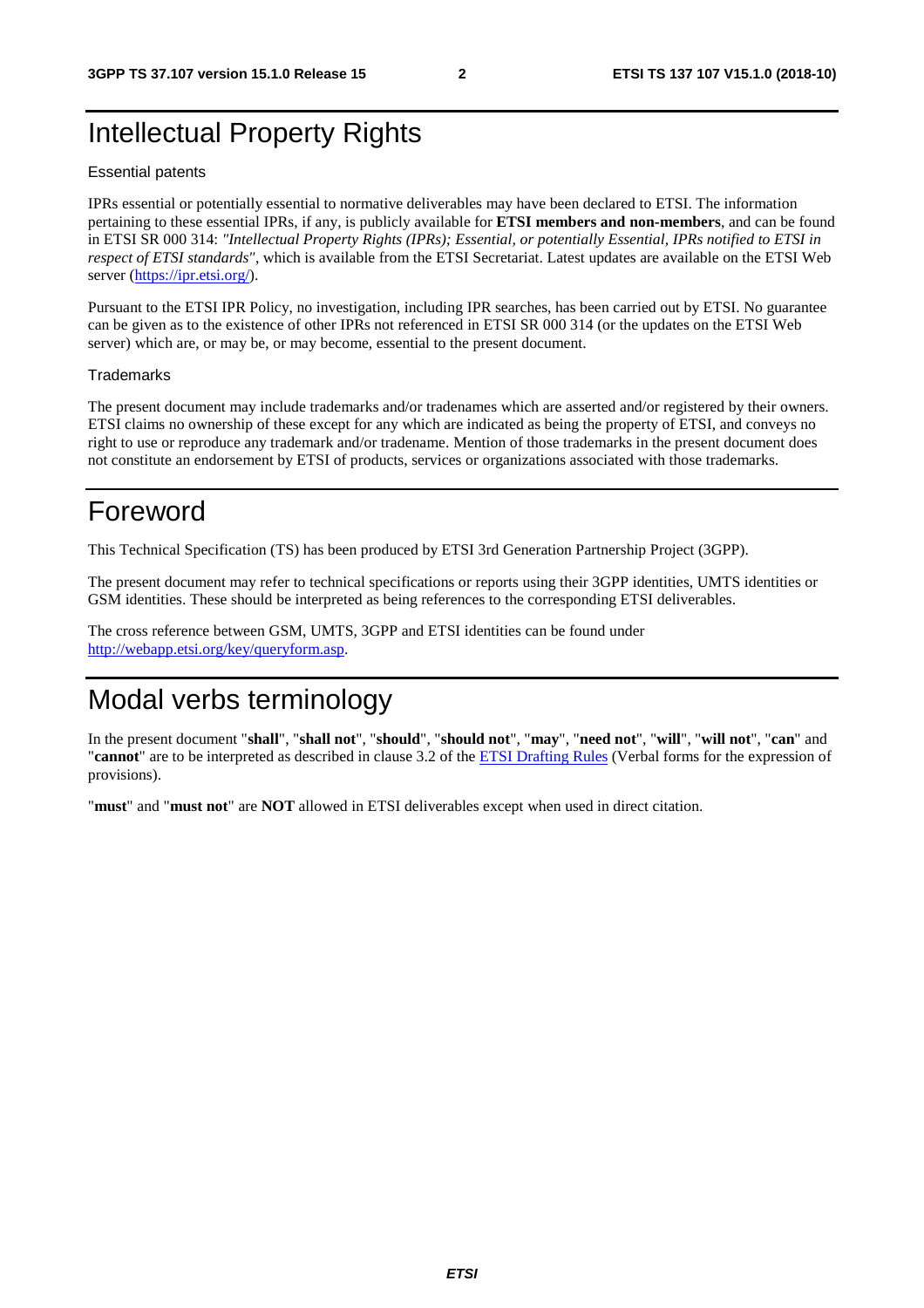# Contents

| 1                                                     |                               |  |  |  |
|-------------------------------------------------------|-------------------------------|--|--|--|
| $\overline{2}$                                        |                               |  |  |  |
| 3<br>3.1<br>3.2<br>3.3                                |                               |  |  |  |
| $\overline{4}$<br>4.1                                 |                               |  |  |  |
| 5<br>5.1<br>5.1.1<br>5.1.2                            |                               |  |  |  |
| 6<br>6.1<br>6.1.1<br>6.1.2<br>6.1.3<br>6.1.4<br>6.1.5 |                               |  |  |  |
|                                                       | <b>Annex A (informative):</b> |  |  |  |
|                                                       |                               |  |  |  |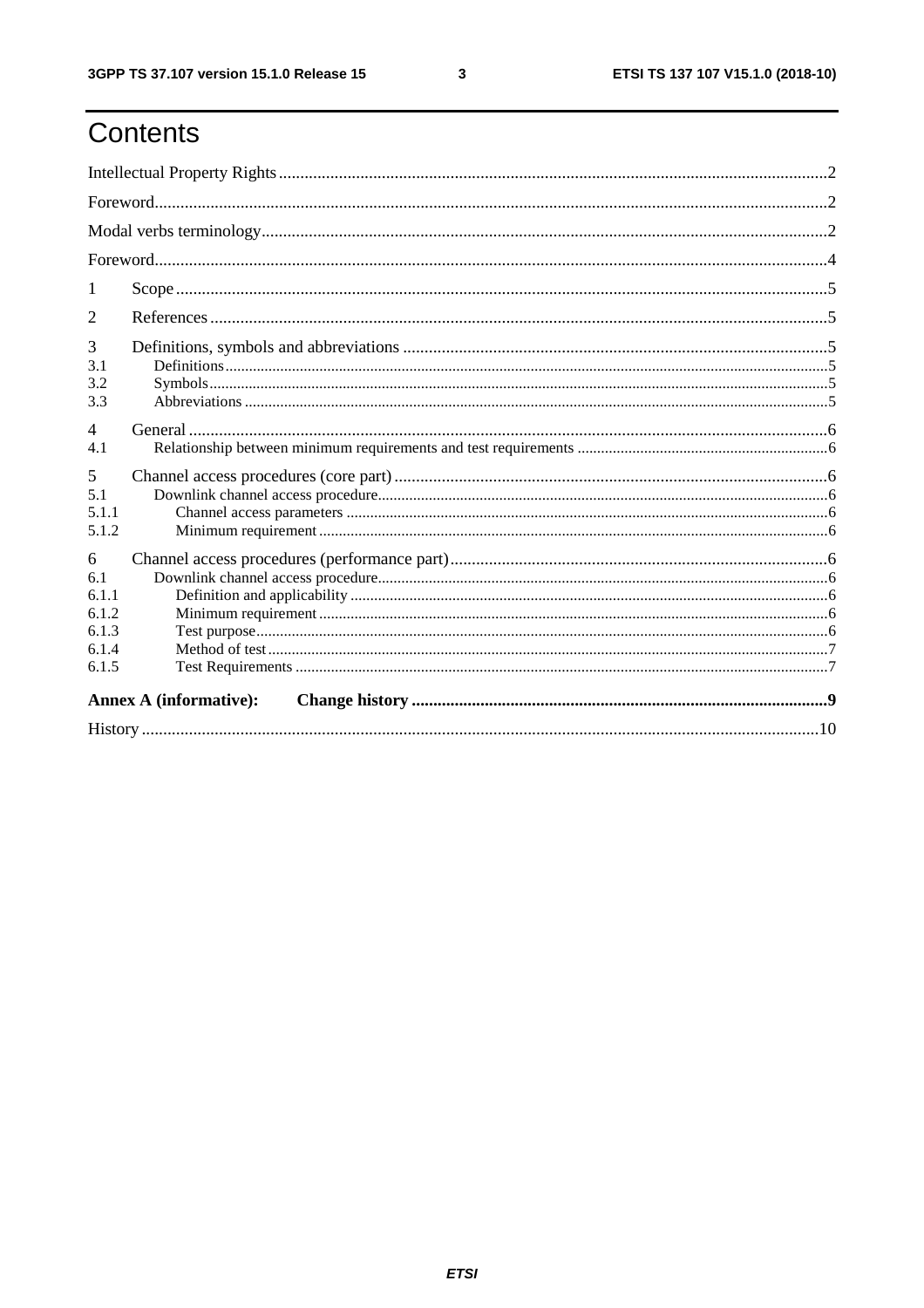# Foreword

This Technical Specification has been produced by the 3rd Generation Partnership Project (3GPP).

The contents of the present document are subject to continuing work within the TSG and may change following formal TSG approval. Should the TSG modify the contents of the present document, it will be re-released by the TSG with an identifying change of release date and an increase in version number as follows:

Version x.y.z

where:

- x the first digit:
	- 1 presented to TSG for information;
	- 2 presented to TSG for approval;
	- 3 or greater indicates TSG approved document under change control.
- y the second digit is incremented for all changes of substance, i.e. technical enhancements, corrections, updates, etc.
- z the third digit is incremented when editorial only changes have been incorporated in the document.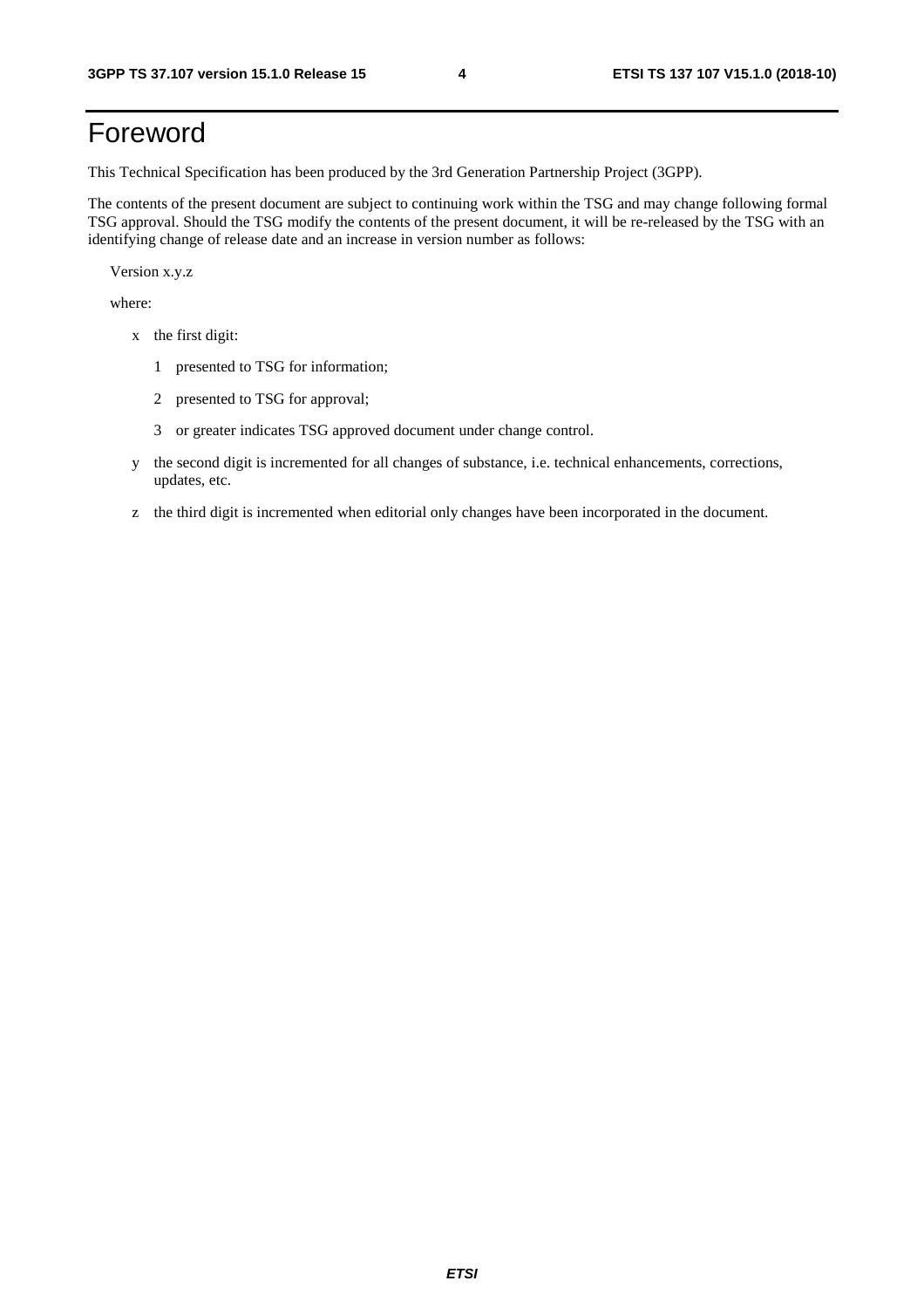# 1 Scope

The present document specifies the minimum Radio Frequency (RF) characteristics, minimum performance requirements, and the RF test methods and conformance requirements for E-UTRA with LAA Base Stations (BS).

# 2 References

The following documents contain provisions which, through reference in this text, constitute provisions of the present document.

- References are either specific (identified by date of publication, edition number, version number, etc.) or non-specific.
- For a specific reference, subsequent revisions do not apply.
- For a non-specific reference, the latest version applies. In the case of a reference to a 3GPP document (including a GSM document), a non-specific reference implicitly refers to the latest version of that document *in the same Release as the present document*.
- [1] 3GPP TR 21.905: "Vocabulary for 3GPP Specifications".
- [2] 3GPP TS 36.141: "Evolved Universal Terrestrial Radio Access (E-UTRA); Base Station (BS) conformance testing".
- [3] ITU-R Recommendation M.1545: "Measurement uncertainty as it applies to test limits for the terrestrial component of International Mobile Telecommunications-2000".
- [4] 3GPP TS 36.213: "Evolved Universal Terrestrial Radio Access (E-UTRA); Physical layer procedures".

## 3 Definitions, symbols and abbreviations

### 3.1 Definitions

For the purposes of the present document, the terms and definitions given in 3GPP TR 21.905 [1] and the following apply. A term defined in the present document takes precedence over the definition of the same term, if any, in 3GPP TR 21.905 [1].

### 3.2 Symbols

### 3.3 Abbreviations

For the purposes of the present document, the abbreviations given in 3GPP TR 21.905 [1] and the following apply. An abbreviation defined in the present document takes precedence over the definition of the same abbreviation, if any, in 3GPP TR 21.905 [1].

| <b>BS</b>    | <b>Base Station</b>                               |
|--------------|---------------------------------------------------|
| E-UTRA       | <b>Evolved Universal Terrestrial Radio Access</b> |
| LBT.         | Listen-Before-Talk                                |
| <b>PDSCH</b> | <b>Physical Downlink Shared Channel</b>           |
| <b>RF</b>    | Radio Frequency                                   |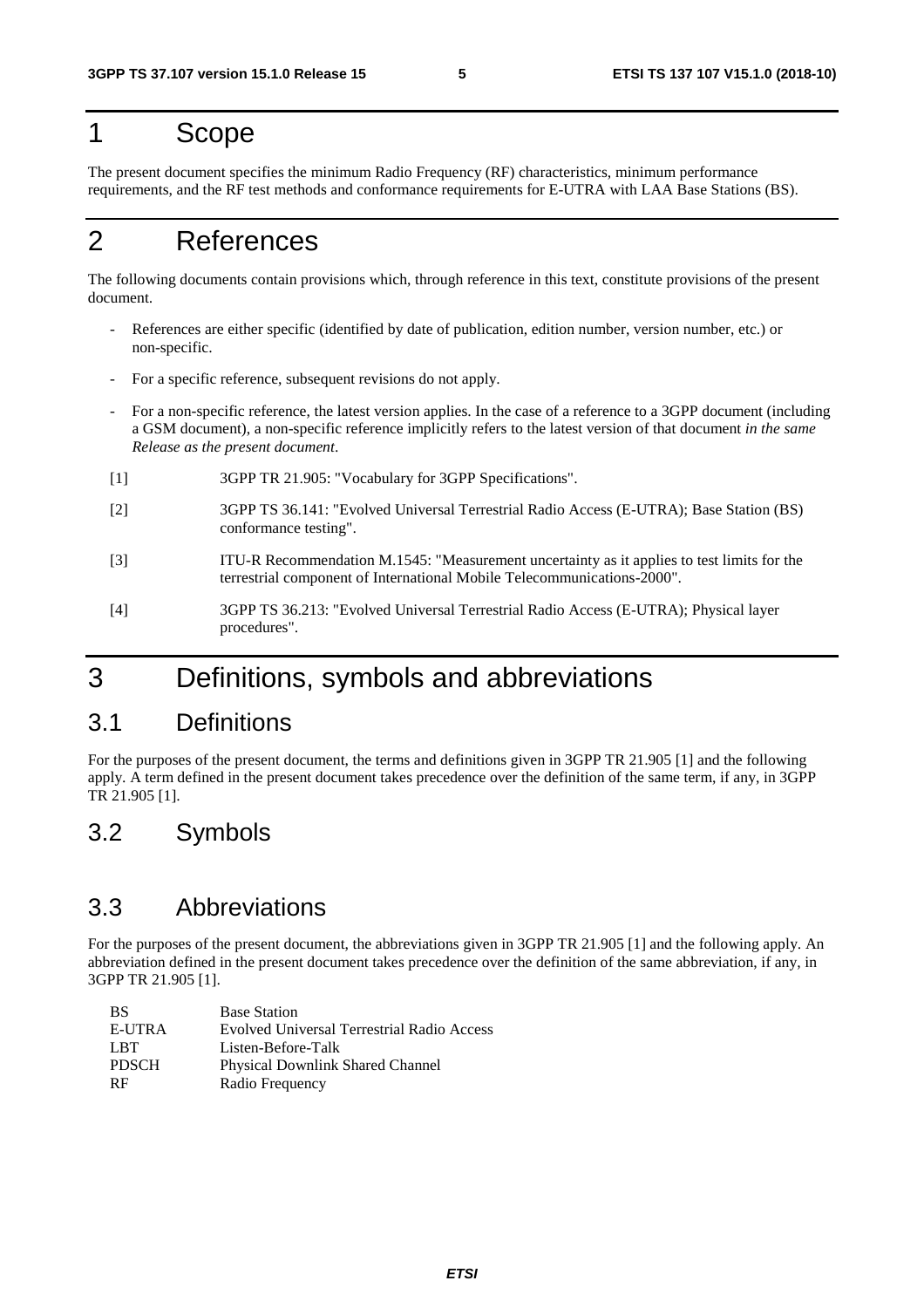## 4 General

### 4.1 Relationship between minimum requirements and test requirements

The Minimum Requirements given in this specification make no allowance for measurement uncertainty. The test specification TS 36.141 [2] Annex G defines Test Tolerances. These Test Tolerances are individually calculated for each test. The Test Tolerances are used to relax the Minimum Requirements in this specification to create Test Requirements.

The measurement results returned by the Test System are compared - without any modification - against the Test Requirements as defined by the shared risk principle.

The Shared Risk principle is defined in ITU-R M.1545 [3].

# 5 Channel access procedures (core part)

### 5.1 Downlink channel access procedure

For downlink operation in Band 46 and Band 49, a channel access procedure for PDSCH transmission as described in TS 36.213 [4], Clause 15.1.1 is specified.

### 5.1.1 Channel access parameters

Channel access related parameters for PDSCH are listed in Table 5.1.1-1.

### **Table 5.1.1-1: Channel access parameters for PDSCH**

| <b>Parameter</b>               | Unit            | Value |
|--------------------------------|-----------------|-------|
| LBT measurement bandwidth      | MH <sub>7</sub> | 10.20 |
| Energy detection threshold     | dBm/20MHz       | -72   |
|                                | dBm/10MHz       | -75   |
| Maximum channel occupancy time | ms              |       |

### 5.1.2 Minimum requirement

The Base Station shall be able to assess whether the medium is busy or idle with at least 90% probability, using a channel access procedure with the parameters in Table 5.1.1-1.

# 6 Channel access procedures (performance part)

### 6.1 Downlink channel access procedure

### 6.1.1 Definition and applicability

Channel access procedure for downlink operation in Band 46 and Band 49 for PDSCH transmission is described in TS 36.213 [4], Clause 15.

### 6.1.2 Minimum requirement

The minimum requirement is in subclause 5.1.

### 6.1.3 Test purpose

The test purpose is to verify the accuracy of the energy detection threshold, maximum channel occupancy time (MCOT) and minimum idle time under normal conditions for all band 46 and band 49 transmitters in the BS.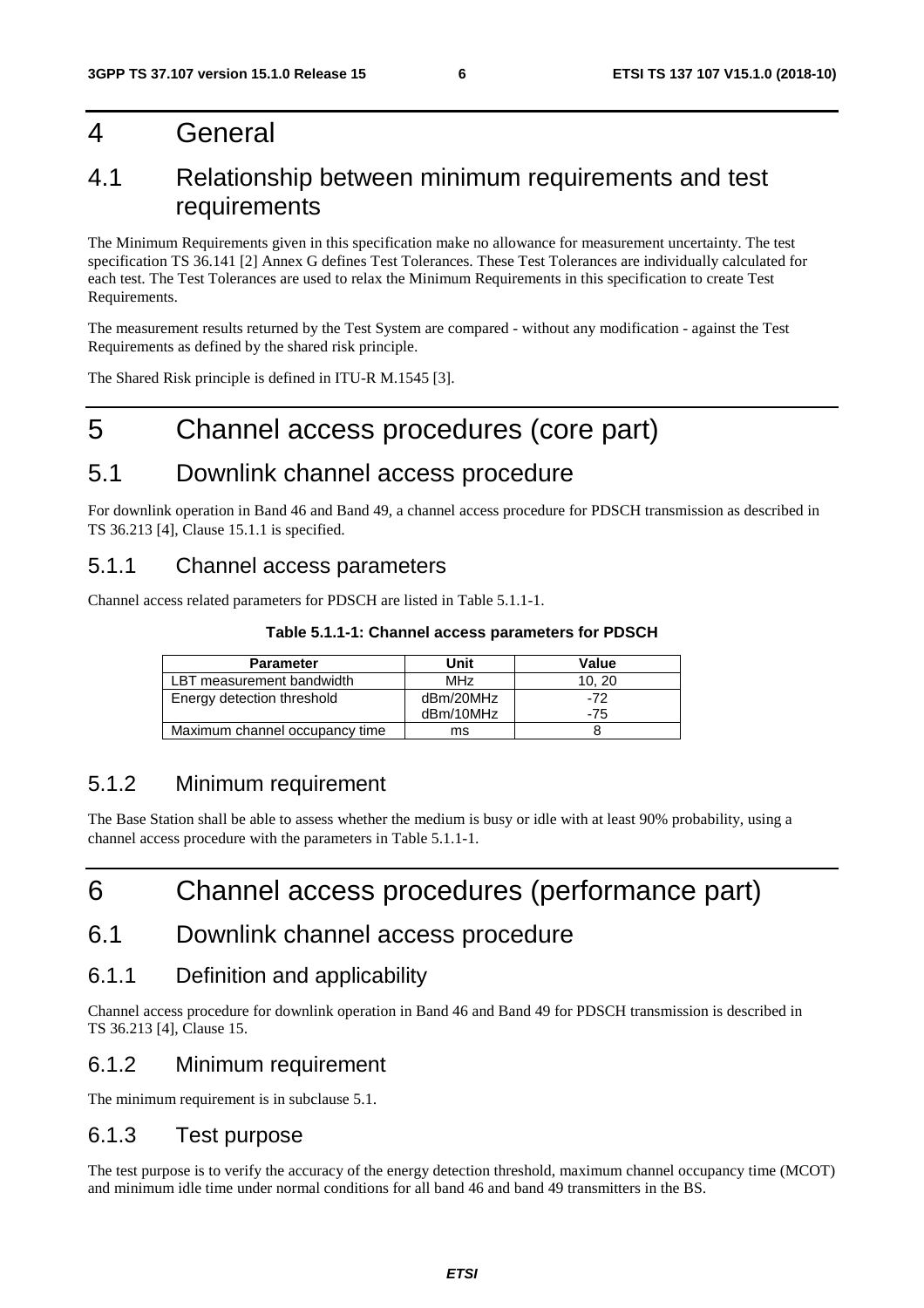### 6.1.4 Method of test

### 6.1.4.1 Initial conditions

Test environment: normal; see Annex D.2 of TS 36.141 [2].

RF channels to be tested for single carrier: B, M and T; see subclause 4.7 of TS 36.141 [2].

Connect the signal analyzer to the base station antenna connector as shown in Annex I of TS 36.141 [2].

### 6.1.4.2 Procedure

#### **MCOT and minimum idle time**

- 1) Set the base station to transmit a signal according to E-TM 1.1 at manufacturer's declared rated output power with corresponding channel bandwidth (i.e. 10 MHz or 20 MHz). Channel Access Priority Class 3 parameters are selected to be tested based on Table 15.1.1-1 in TS 36.213.
- 2) Measure the transmitter ON period during the continuous transmission (after the first channel access).
- 3) Measure the transmitter OFF period between two consecutive transmitter ON periods.
- 4) Verify minimum idle time as follows:

The transmitter OFF period between two consecutive transmitter ON periods shall not be less than 25 µs.

- 5) Verify maximum channel occupancy time (MCOT) as follows:
	- a) The duration of each transmitter ON period continuous transmission shall not exceed the maximum channel occupancy time (MCOT) requirement specified in clause 6.1.5.

#### **Energy detection accuracy**

- 6) Generate the interfering signal of AWGN with corresponding channel bandwidth (i.e. 10 MHz or 20 MHz) at the same centre frequency as the tested channel. The interfering signal shall be at a level of  $(-72dBm+4dB)/20MHz$ or (-75dBm+4dB)/10MHz for 20 MHz and 10 MHz channel bandwidth, respectively. The base station shall stop transmission on the current operating channel and will not resume normal transmissions as long as the interference signal is present.
- 7) The step 6) is repeated multiple times considering the following sub-steps:
	- Interferer ON: if the interfering signal is present, the interfering signal should be present for 10ms.
	- Interferer OFF: if the interfering signal is removed, the interfering signal should be absent for 10ms.
	- The total number of interferer ON duration is assumed to be N and the total number of interferer OFF duration is assumed to be M. The value N, M and the sequence of interferer ON/OFF pattern shall be generated randomly for the test.
- 8) In the test, a counter is maintained with initial value set to 0 when the test starts.
- 9) For every 10ms Interferer ON period, the counter is increased by 1 if there is either an ON/OFF transition or no transmission by the DUT. To pass the test, the counter shall not be less than  $N*0.9$ .

### 6.1.5 Test Requirements

In normal conditions, the measurement result shall meet channel access related test requirements for PDSCH as listed in Table 6.1.5-1.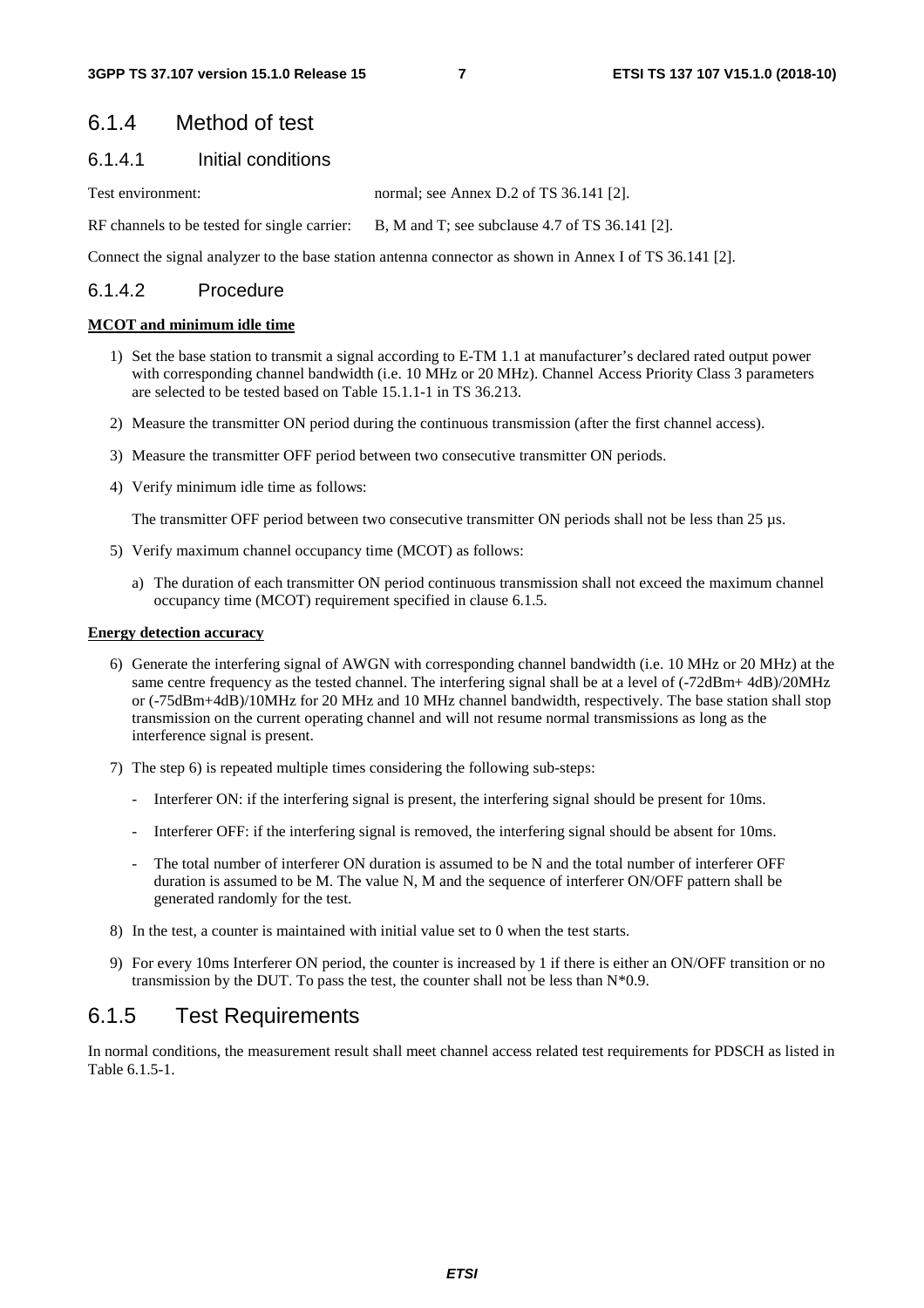| <b>Parameter</b>               | Unit            | Value       |
|--------------------------------|-----------------|-------------|
| LBT measurement bandwidth      | MH <sub>7</sub> | 10.20       |
| Maximum energy detection       | dBm/20MHz       | $-72 + 4dB$ |
| threshold                      | dBm/10MHz       | $-75 + 4dB$ |
| Maximum channel occupancy time | ms              |             |

**Table 6.1.5-1: Channel access test requirements for PDSCH** 

The Base Station shall be able to assess whether the medium is busy or idle with at least 90% probability, using a channel access procedure with the parameters in Table 6.1.5-1.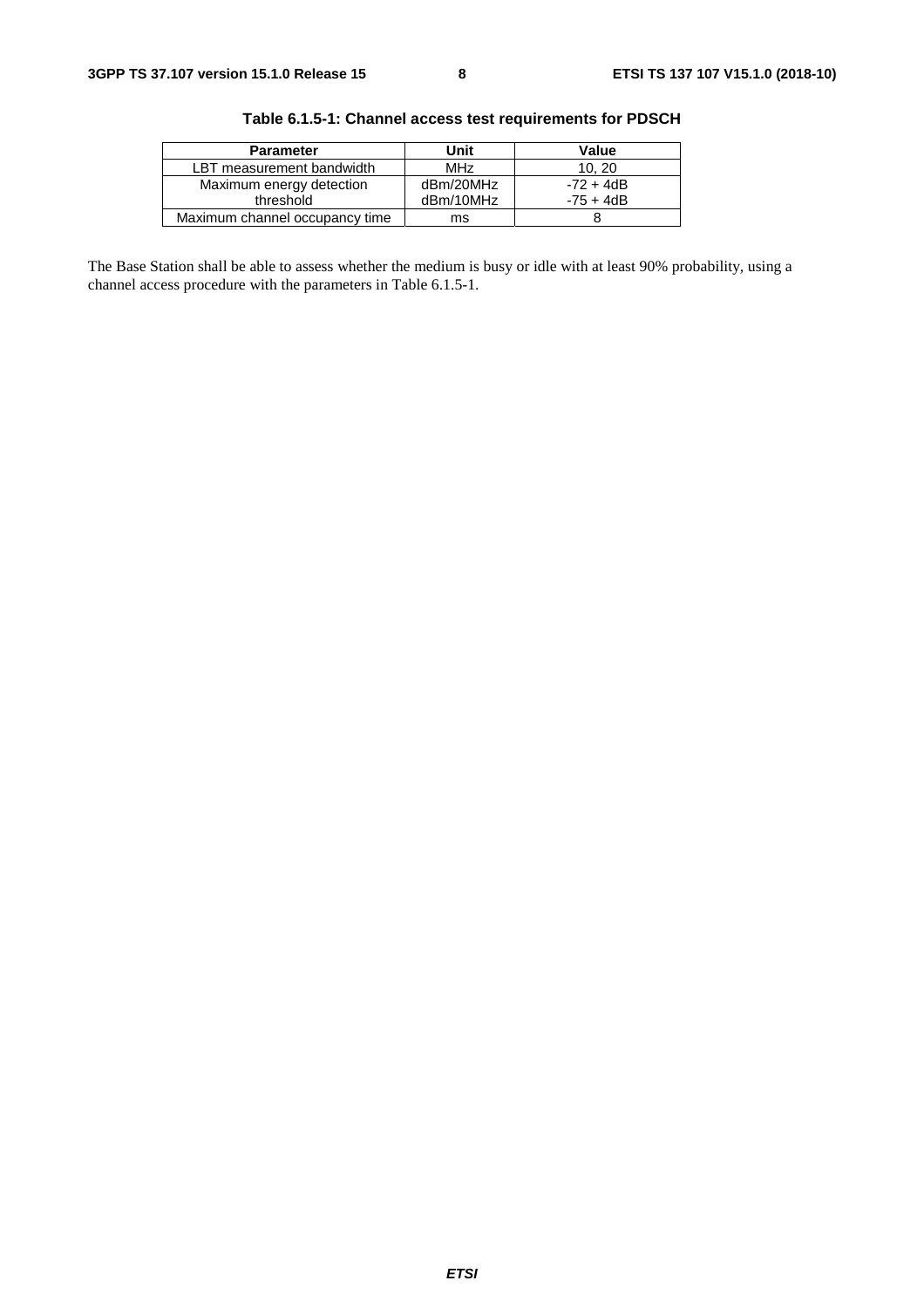# Annex A (informative): Change history

| <b>Change history</b> |                |             |           |     |     |                                                               |                       |
|-----------------------|----------------|-------------|-----------|-----|-----|---------------------------------------------------------------|-----------------------|
| Date                  | <b>Meeting</b> | <b>TDoc</b> | <b>CR</b> | Rev | Cat | Subject/Comment                                               | <b>New</b><br>version |
| 2018-03               | RAN4#86        | R4-1802453  |           |     |     | TS skeleton created from 3GPP TS template.                    | 0.0.1                 |
| 2018-05               | <b>RAN4#87</b> | R4-1807758  |           |     |     | Updated TS draft for 37.107 with core part and<br>corrections | 0.1.0                 |
| 2018-06               | <b>RAN#80</b>  | RP-181132   |           |     |     | v1.0.0 submitted for plenary approval                         | 1.0.0                 |
| 2018-06               | RAN#80         |             |           |     |     | Approved by plenary – Rel-15 spec under change<br>control     | 15.0.0                |
| 2018-09               | <b>RAN#81</b>  | RP-181901   | 0001      |     |     | Moving Section 9 from 36.141 to 37.107                        | 15.1.0                |